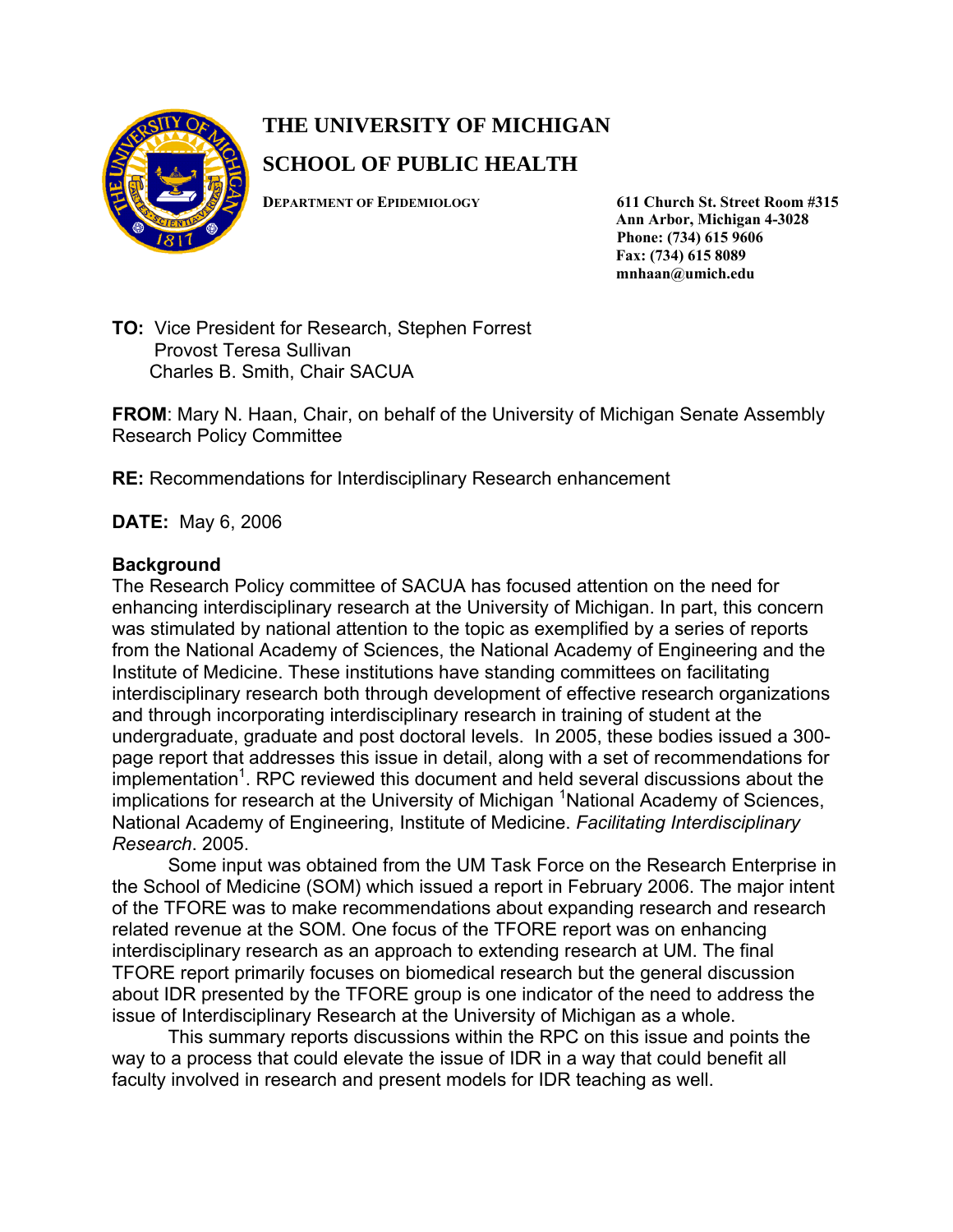The need for IDR and organizational and fiscal support for it should be brought up to the University level. Funds and models for IDR should be a University wide priority. The National Academy of Science addressed in detail the issues of interdisciplinary research and teaching. This report called on academic institutions to develop new policies and practices that would lower barriers to IDR, promote IDR training for students and faculty/staff at all levels, and institute flexible and equitable budgetary and cost sharing policies that support IDR. NAS recommended that academic institutions allocate resources to units or groups doing IDR, encourage recruitment of students and faculty across department and college lines, revise hiring and promotion policies to reward IDR, and institute and enhance social science research into how IDR can develop and be successful.

Summary of Research Policy Committee discussions

- Cost structure of schools/departments often constitutes a disincentive to IDR. Indirect costs can be divided between collaborating departments but may be difficult, depending on the policy/attitude exhibited by the administration.
- The TFORE recommendations focus on enhancing large, mainly existing, biomedical research centers. How can IDR be promoted at a University level to all faculty and provide incentives/support for faculty, especially junior faculty?
	- o OVPR may offer funding of for existing research centers wanting to do IDR. Given limited funds, can/should this be modified to provide smaller amounts of money for faculty not leading centers?
	- o If IDR funds are given to existing center, how can non-Center faculty/researchers access core facilities. Perhaps this should be a condition for centers of receiving IDR funds.
	- o If funding is developed to provide mini sabbaticals for IDR development of faculty, this should be available for any faculty/researcher
- Incentives need to be offered for supporting IDR to Deans and Chairs. These could take the form of funding, space allocation, faculty release time.
	- $\circ$  Possible funds could be provide as incentives in the form of
		- **Tax forgiveness**
		- **IDC cost recovery benefit**
		- There may be a need for a change in the fund allocation model for distribution of IDCs and related funding for IDR research and teaching.
- Incentives are needed for faculty/researchers to engage in IDR given academic cultural issues in favor of a narrow focus and staying within disciplinary boundaries